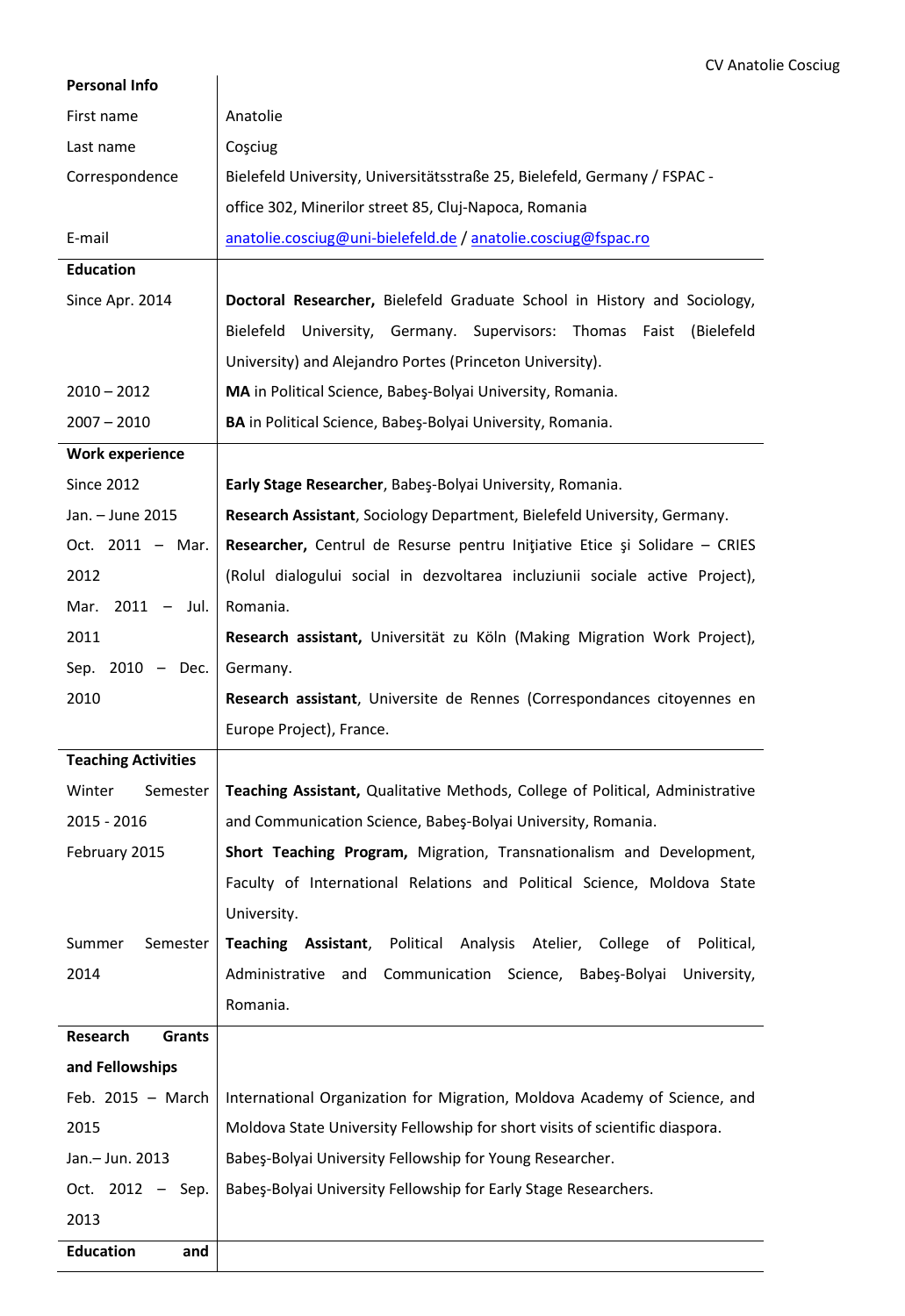| training projects     |                                                                                 |
|-----------------------|---------------------------------------------------------------------------------|
| July 2015 - Feb.      | `Promoting Youth Migrants in Democratic Life Across Europe`, funded by          |
| 2016                  | Erasmus + Programme.                                                            |
| Sep. 2014 - Feb.      | 'Promoting Active Participation Among Young Migrants', funded by Erasmus        |
| 2015                  | + Programme.                                                                    |
| <b>Scholarships</b>   |                                                                                 |
| Apr. 2013 - Sep.      | Start-Up Scholarship at Bielefeld Graduate School in History and Sociology,     |
| 2013                  | Bielefeld University, Bielefeld, Germany.                                       |
| Jan. $2012 -$ Jun.    | Erasmus Mundus Scholarship, Central European University, Budapest,              |
| 2012                  | Hungary.                                                                        |
| Oct. 2009 - Jun.      | Merit Scholarships, Babes-Bolyai University.                                    |
| 2012                  |                                                                                 |
| <b>Summer Schools</b> |                                                                                 |
| 16-21 Jul. 2013       | Participant at `Society and Nation in Transnational Processes in Europe`,       |
|                       | Nicolaus Copernicus University, Toruń, Poland.                                  |
| 17-23 Jul. 2011       | Participant at `Transnationalization and Citizenship: Migration in the age of   |
|                       | Social and Political, Transformation`, Bielefeld University, Germany.           |
| <b>Conferences</b>    |                                                                                 |
| 29 Sept. 2015         | Participant at the "Innovative Migration Research for the Future"               |
|                       | Conference, Antwerp, Belgium. Title of the presentation: `Selling off the       |
|                       | West': The role of the entrepreneurs' migratory career in the informal          |
|                       | transnational trade with second-hand cars in Romania.                           |
| 24-25 Sept. 2015      | Participant at the '3rd International Conference: Entrepreneurship,             |
|                       | Innovation And Regional Development', Vilnius, Lithuania. Title of the          |
|                       | presentation: Selling off "The West". The role of `migratory career` in the     |
|                       | transnational trade with second-hand cars in Romania.                           |
| 17 Feb. 2015          | Participant at the `Migration policies in origin and host countries. Socio-     |
|                       | politic and demographic effects' Conference, Chisinau, Republic of Moldova.     |
|                       | Title of the presentation: `Transnationalism, entrepreneurship, and             |
|                       | development in Moldova. What trade with second-hand goods points about          |
|                       | this nexus'.                                                                    |
| 21-22 Nov. 2014       | Convener of 'Youth on the Move. Migration, Motivations, and Social Effects'     |
|                       | Panel at the 11th Annual Conference of the Romanian Society for Social and      |
|                       | Cultural Anthropology, Cluj-Napoca, Romania.                                    |
| 26 - 27 Aug. 2014     | Participant at the `Republica Moldova 2020. Contribuția Diaporei la             |
|                       | Dezvoltarea Țării de Origine` Conference. Title of the presented report:        |
|                       | Migrants' trade with second-hand cars and social change in Moldova.             |
| 27 - 29 Jun. 2014     | Participant at `SCOPE 2014 - The Interdisciplinary Vocation Of Political        |
|                       | Science(S)', Bucuresti, Romania. Title of the presentation: Migrants trade with |